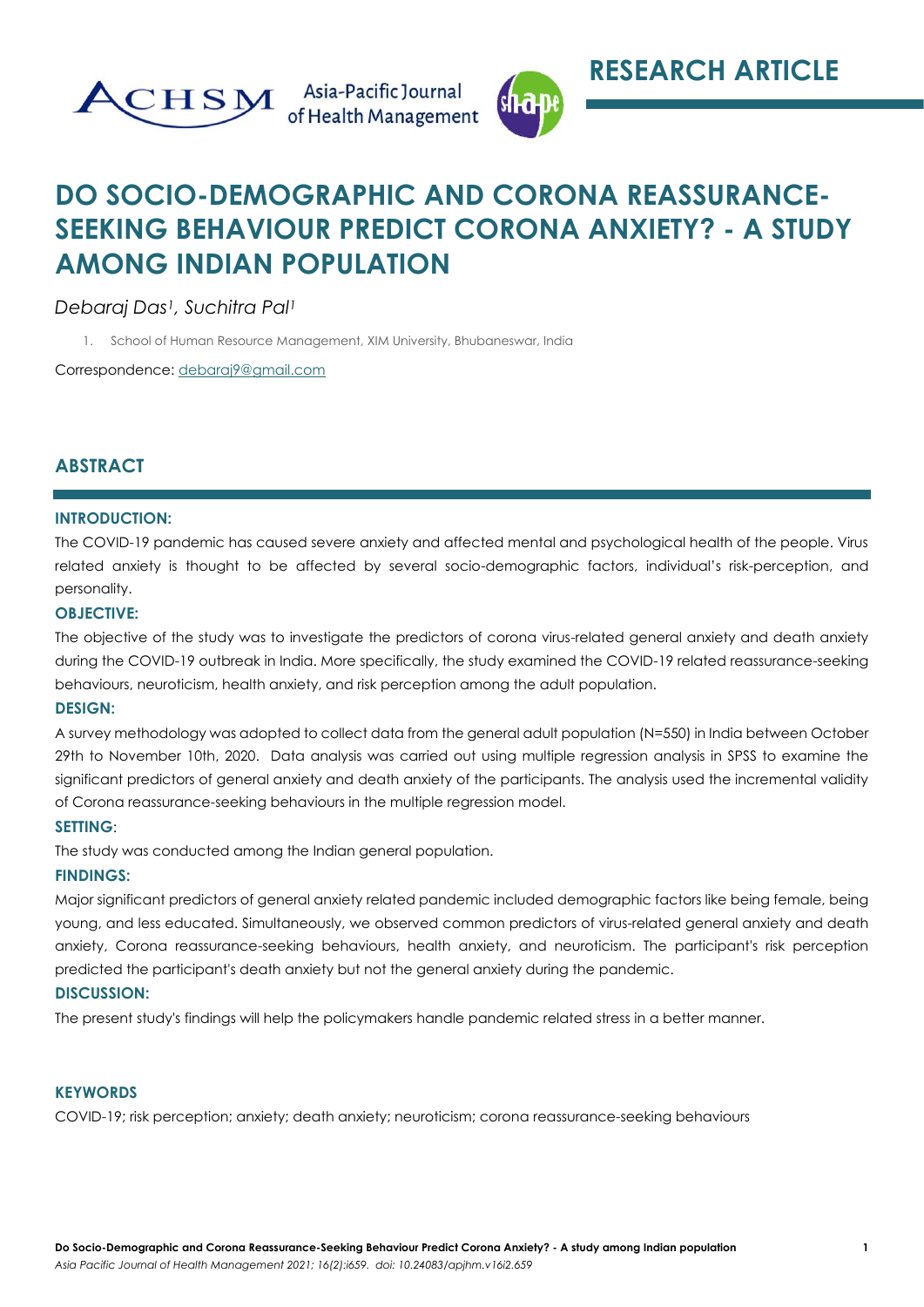## **INTRODUCTION**

Life has not been the same ever since the World Health Organisation (WHO) declared Coronavirus (SARS-COV-2; COVID-19) as a pandemic in March 2020. India soon figured among the top three most affected countries in the world causing chaos in every sphere of life existence. Highrisk perception [1] of the pandemic created aggravated fear [2,3] – better coined as 'Coronaphobia' [4,5], anxiety [5–7], and emotional distress [8] among all sections of the population affecting physical and psychological health and well-being.

Fear is a negative emotion and is an adaptive defense mechanism, and excessive fear is associated with an anxiety disorder [3]. The fear of the virus infection arising out of perceived risk with the pandemic, disruptions to life, work and economy, social isolation, and loneliness are creating a 'perfect storm' for emotional distress [8] and a breeding ground for psychological consequences. [9] The COVID -19 fear is associated with increased anxiety, aggravated depression, thoughts of suicide, hopelessness, and other psychological consequences. [5,6] Besides, the relatively high mortality rate of the COVID-19 pandemic compared to the previous pandemics is also found to cause death anxiety among individuals. [5]

Individuals who are vulnerable to negative emotions (neuroticism) and health anxiety, exhibit higher emotional distress. [5,10] Individuals with higher vulnerability also perceive symptoms of common flu and illness associated with COVID-19 and tend to seek reassurance [5] from friends, relatives, doctors, medical staff, and self-checking to relieve their anxiety. Hence, perceived risk associated with the pandemic related vulnerability factors of neuroticism, health anxiety, and reassurance seeking behaviour may predict coronavirus anxiety and death anxiety among general populations.

While examining Italian community-dwelling adults' demographic characteristics on perceived emotional problems due to COVID-19, Somma et al. observed that females and age significantly contributed to the clinically relevant emotional issues. [11] Similarly, young female adults reported a higher risk perception than males in a study of emotional distress during the pandemic on young adults in Zurich, Switzerland. [12] In a previous study of risk perception among European and Asian countries during SARS flu influenza, de Zwart et al. observed that Asia

perceived a higher vulnerability than Europe. [13] They found that comparative vulnerability was lower in women than in men, but higher among less educated. In a study during the 2009 Influenza A (H1N1) pandemic in the Netherlands, Bults et al. observed that with an increase in perceived risk and high vulnerability, people with higher age, and higher anxiety took to preventive measures. [14] Hence socio-demographic factors such as gender, age, education level, and family type may determine individuals' risk perception and affect psychological wellbeing. However, past studies indicate mixed results. Exploring this in the collectivistic Indian society may throw new lights.

Negative emotions and feelings during a pandemic continue for a long time affecting long-term psychological well-being. While there have been observations of behavioural changes among people [15], there are reported observations of anxiety and stress disorders [2,3,5– 7,16] during COVID-19 pandemic. In a recent study in Poland, 50.1% reported high to very high perceived-risk, and 58.8% believed the long-term consequences of COVID-19 to be severe to very severe. [17]

While Lee et al.'s study focused on the population in the USA, the rationale of this study was to explore the effect of risk perception and vulnerability factors on corona anxiety and death anxiety in India. More specifically, the objectives of this paper are: 1) to examine the socio-demographic impacts on corona anxiety and death anxiety during the COVID-19, 2) to explore the effect of risk-perception, neuroticism, health anxiety, and reassurance seeking behaviours on corona anxiety and death anxiety, and 3) to explore corona anxiety exclusively in India when the COVID-19 infection in India was at its peak. Lee investigated the cognitive, behavioural, emotional, and psychological aspects of COVID-19 and validated Corona Anxiety Scale (CAS) for research use. [6] We, therefore, used CAS in the Indian context. We believe that perceived risk and associated fear, anxiety, and death anxiety might throw new light into emotional well-being and their effect on participants' demographics, age, gender, education, and family type. These findings may help in designing specific measures to address the people's psychological needs by the service providers.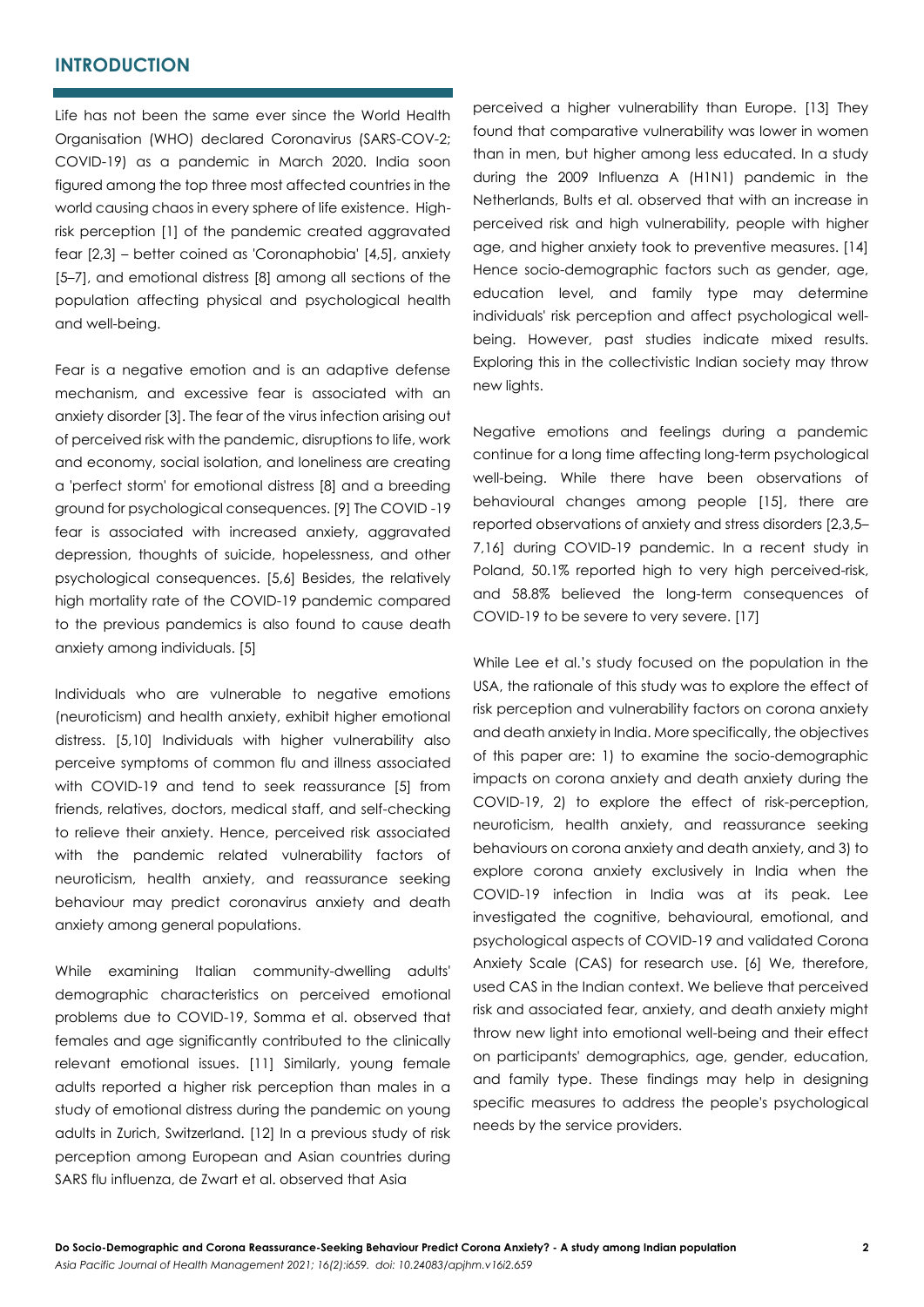## **METHODS**

#### **PARTICIPANTS AND PROCEDURE**

We have collected the data in the first week of November 2020 on a pan India basis. A convenience sample of 550, out of which 346 males and 204 females participated in this study. The mean age of the participants was 37 years and  $SD = 0.98$ ; range 18-66. The participants were required to give their consent and had to be 18 years of age. We used the participants' socio-demographic factors like gender, age, education background, and family type (joint or nuclear family). We did not consider employment status as we believed industry specific job might have different outcomes. Instead, we focussed on the general population. Most of the participants are living in joint families (69%), had earned at least a bachelor's degree or above (73%), and did know someone with COVID-19 (64%).

#### **MEASURES**

For operationalisation of the construct vulnerability factors, we considered the pandemic related three vulnerability factors described by Taylor in his book "The Psychology of Pandemics". [10] The personality trait of neuroticism is considered as the variable depicting the vulnerability of individuals having tendency for negative emotions and is measured with the eight items scale developed by John and Srivastava. [18] The participants rated their responses on a five-point Likert scale, where 1 stands for 'disagree strongly' to 5 for 'agree strongly.' One example of the scale's survey items includes, 'I see myself as someone who gets nervous easily.' The Cronbach's alpha for this scale is .70.

The second vulnerability factor, health anxiety (worrying too much about health) of participants during COVID-19 was measured using the Patient Health Questionnaire (PHQ 9) developed by Kroenke et al. [19]. It is a self-administered version of the Prime MD, e.g., 'over the last two weeks, how often have you bothered by feeling down, depressed or hopeless.' Each of these nine questionnaires of PHQ was rated as '0' (not at all) to '3' (nearly every day). The internal consistency of this PHQ 9 is .90.

The third vulnerability factor, Coronavirus reassuranceseeking behaviours (CRSB) was measured using the Lee et al.'s scale [5]. CRSB was developed by Lee et al. to measure the tendency of individuals seeking reassurance that they are not infected with the virus. It is a five-point Likert scale

where  $0 =$  'not at all' to  $4 =$  'nearly every day for the last two weeks'. The participants need to express how often they experience each activity in the previous two weeks, a sample questionnaire, e.g., 'I spoke with other people about my symptoms to see if I was infected with the coronavirus disease.' The scale reliability was .85.

We used Dryhurst et al.'s six items risk perception scale specially designed to measure the Coronavirus/COVID-19 risk. [1] It is a self-assessment scale measured on a sevenpoint Likert-scale ranging from  $1 =$  'not at all worried' to  $7 =$ 'very worried.' Out of the six items, four items measured risk perceiving towards self, and two items measured risk perceiving towards others. An example item includes: 'How worried are you personally about the following issues at present Coronavirus/COVID-19?' The internal consistency (Cronbach's alpha) for the scale was .73.

Corona Anxiety was measured using Lee's five-items Corona Anxiety Scale (CAS), where participants rated on a 0 (not at all) to 4 (nearly every day over the last two weeks) scale [6]. One of the scale items, for example, includes, 'I felt dizzy, lightheaded, or faint when I read or listened to news about the coronavirus'. The internal consistency of the scale was .85. The second outcome measure 'death anxiety' was measured using Abdel-Khalek's single item death anxiety scale [20], the statement of the scale 'I am afraid of death'. Participants rated the extent to which they agreed on a 1 (disagree strongly) to 5 (agree strongly) scale.

## **RESULTS**

### **DESCRIPTIVE STATISTICS AND PARTIAL CORRELATION**

The descriptive statistics reveal that a significant number of participants experienced Corona anxiety and death anxiety. The partial correlation demonstrated that corona reassurance-seeking behaviour was significantly associated with age  $(r = -.16)$ , education  $(r = .18)$ , family type  $(r = -.09)$ , COVID-19 factors  $(r = -.17)$ , risk perception  $(r = .17)$  $=$  .29), neuroticism ( $r = .29$ ), physical health ( $r = 0.52$ ), corona anxiety ( $r = 0.59$ ), and corona related death anxiety ( $r = .37$ ) (Refer Table 1). The socio-demographic variables, COVID-19 factors, vulnerability factors, and outcomes variables were also intercorrelated. We included all these variables in the regression analysis.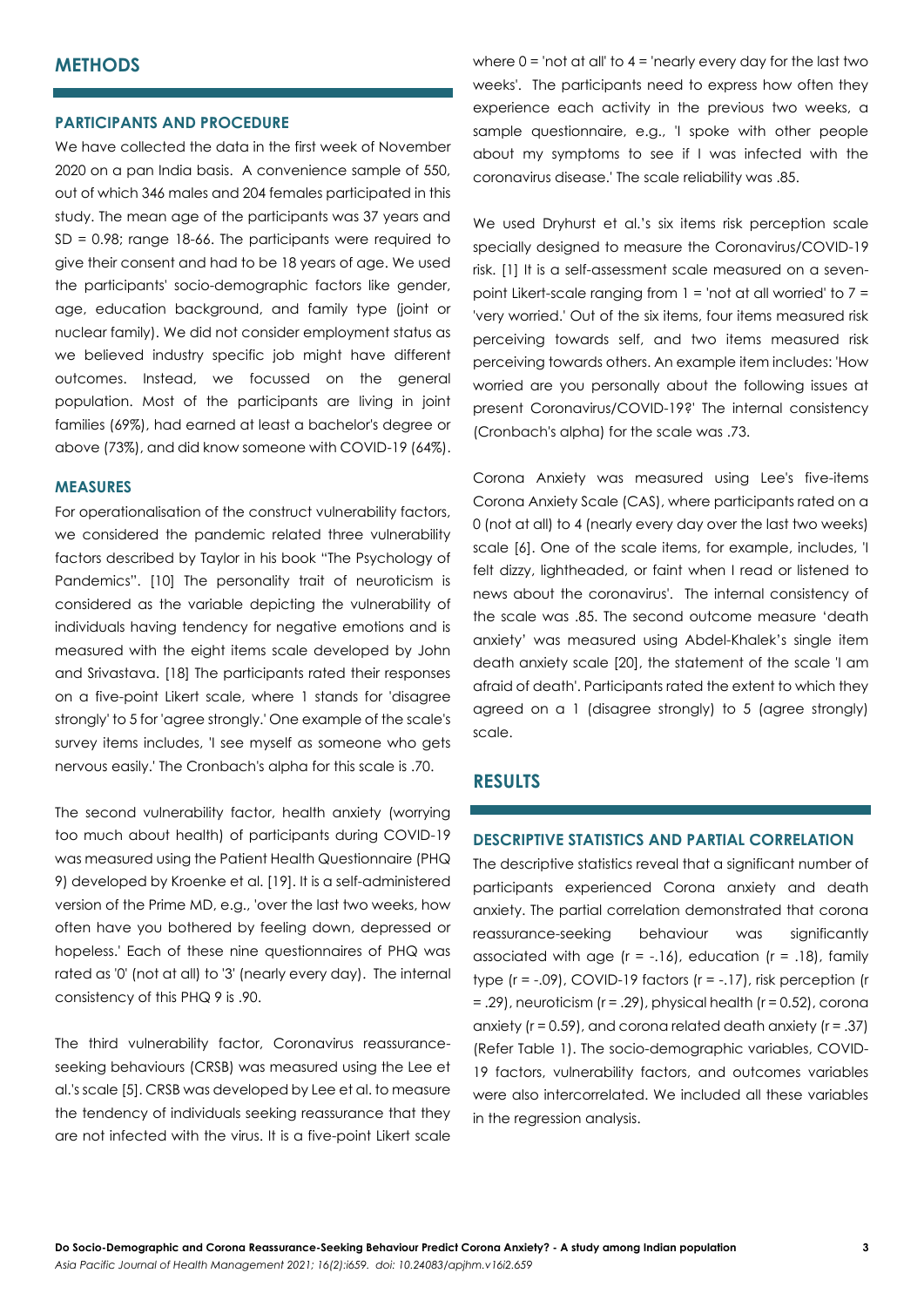#### **TABLE 1: DESCRIPTIVE STATISTICS AND INTERCORRELATIONS AMONG VARIABLES**

| <b>VARIABLES</b> | <b>MEAN</b> | <b>SD</b> | <b>CAS</b> |                  | CRSB RISK<br><b>PERCEPTION</b> | <b>NEUROTICISM</b> | <b>HEALTH</b><br><b>ANXIETY</b> | <b>DEATH</b><br><b>ANXIETY</b> |
|------------------|-------------|-----------|------------|------------------|--------------------------------|--------------------|---------------------------------|--------------------------------|
| CAS              | .52         | .71       |            | $.59**$          | $.22**$                        | $.41**$            | $.62**$                         | $.40**$                        |
| <b>CRSB</b>      | .85         | .88       | $.59**$    |                  | $.29**$                        | $.29**$            | $.52**$                         | $.37**$                        |
| Risk perception  | 4.07        | 1.06      | $.22**$    | $.29***$ -       |                                | $.31***$           | $.24***$                        | $.43**$                        |
| Neuroticism      | 2.57        | .81       | $.41***$   | $.29***$         | $.31**$                        |                    | $.52**$                         | $.41***$                       |
| Health anxiety   | .55         | .65       | $.62**$    | $.52^{**}$ .24** |                                | $.52**$            | $\overline{\phantom{a}}$        | $.41**$                        |
| Death anxiety    | 2.80        | 1.56      | $.40**$    | $.37**$          | $.43**$                        | $.41**$            | $.41**$                         | $\overline{\phantom{a}}$       |

Notes: CAS: Corona Anxiety Scale; CRSB: Coronavirus Reassurance Seeking Behaviours.

\*\* Correlation is significant at the 0.01 level (2-tailed); N=550

#### **INDEPENDENT SAMPLE T-TEST**

#### **Gender: Men vs. Women**

Independent samples t-test compared the general anxiety measures between men and women. There was a significant difference in Corona anxiety scores between men and women,  $t$  (550) = 2.45,  $p < .01$ . Specifically, these results suggest that women report more significant anxiety than men, even in the time of the COVID-19. But we found no gender difference in death anxiety among the participants.

#### **Family: Joint vs. nuclear family**

The second independent sample t-test compared CAS scores and death anxiety scores between participants from a joint family and nuclear family, ( $t$  (550) = 1.41,  $p$  = NS) and (t  $(550) = 1.42$ ,  $p = NS$ ). There was no significant statistical difference in the Corona anxiety and corona death anxiety in participants from the joint and nuclear family.

#### **Education: Graduate vs. less than graduate**

The third independent sample t-test compared between CAS scores and participants educational background (t  $(550) = -3.89$ ,  $p < .001$ ). It gives a clear picture that less educated people (participants with an education level less than a graduate) have higher corona anxiety. There is no difference in death anxiety (t  $(546) = 3.69$ , p = NS) among graduate or less than graduate participants.

We took the first one-way ANOVA to find out the role of age in CAS, and we found a statistically significant difference between the age of the participants (F  $(3, 546) = 3.96$ , p <

.001). A Tukey post hoc test clearly shows that participants of 25 years or less have a significant difference than participants in the age bracket of 41 to 60 years in their CAS  $(p < .01)$ . There was no statistically significant difference between the other age groups in their CAS scores. We also found there is a significant difference in death anxiety scores of different age groups (F  $(3, 546) = 4.65$ , p < .01).

#### **HIERARCHICAL MULTIPLE REGRESSION ANALYSIS**

After screening the data, we found no issue with singularity, multicollinearity, the dependence of errors, normality, linearity, or homoscedasticity as suggested by Tabachnick et al. [21] We used the Hunsley and Meyer's approach for two separate multiple regression analyses. [22] For further analysis of the present study, we used risk perception and the vulnerability factors of neuroticism, health anxiety, and CRSB as the predictor variables and corona anxiety and death anxiety as outcome variables (see Table 2 and Figure 1). We used the stepwise regression method in the first step of the regression analysis included the sociodemographic variables age, gender (1 = female, 2 = male,  $3 =$  others.), education (1= graduate and above,  $2=$  less than a graduate), and family type  $(1 =$  joint family,  $2 =$ nuclear family). The second step added the COVID-19 factors like personal knowledge of someone with COVID-19 or personally diagnosed  $(1 = yes, 2 = no)$ . In the third step, we have added psychological distress during a pandemic: neuroticism, health anxiety, and risk perception related to COVID-19 pandemic. In the fourth step, we used corona reassurance-seeking behaviours. The outcome variables are corona anxiety and corona death anxiety (see Table 2 for regression summary).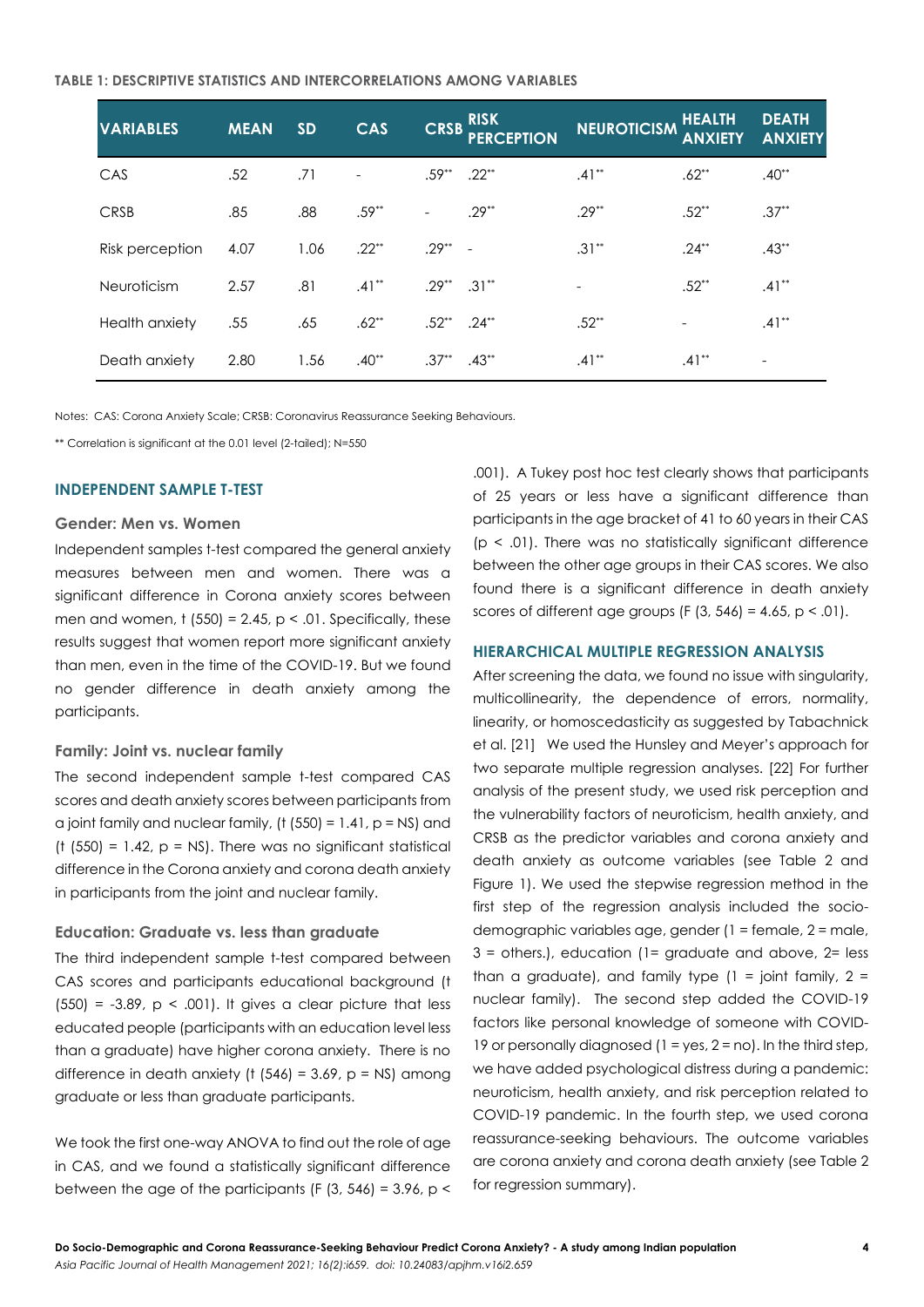In the first regression analysis, Corona anxiety was the outcome variable. In the first step, age  $(β = -.09, p < .05)$ and formal education (β = .13, p < .01) as the sociodemographic variables that were significant predictors in the model,  $R^2 = .04$ , F (4, 544) = 6.27, p < .001. In the second step, when the COVID-19 factor is included, again age (β =  $-0.09$ , p <  $0.05$ ) and formal education (β =  $.12$ , p <  $.01$ ) were significant predictor variables ( $R^2$  = .04, F (5, 543) = 5.04, p < .001). In the third step, when the vulnerability factors were included, neuroticism  $(β = 0.10, p < .01)$ , health anxiety  $(β =$ .54, p < .001), and risk perception ( $β = .07$ , p < .05) were significant in the model  $(R^2 = .40, F(8, 540) = 45.33, p < .001)$ .

In the final step, when corona reassurance seeking behaviours was included, 'knowledge of someone with COVID-19' (β = .06, p < .05), neuroticism (β = 0.11, p < .01), health anxiety ( $\beta$  = .37,  $p$  < .001), and corona reassurance seeking behaviours ( $β = .38$ ,  $p < .001$ ) were the only significant predictor variables in the model ( $R^2$  =.50, F (9,  $539$  =  $59.91$ ,  $p < .001$ ). These results support the incremental validity of corona reassurance seeking behaviours in explaining 10% more variance in corona anxiety symptoms above socio-demographics, COVID-19 factors, and vulnerability factors.

#### **TABLE 2: HIERARCHICAL MULTIPLE REGRESSION**

| <b>PREDICTORS</b>                               | <b>CORONA ANXIETY</b> |            | <b>DEATH ANXIETY</b> |           |  |
|-------------------------------------------------|-----------------------|------------|----------------------|-----------|--|
|                                                 | <b>BETA</b>           | Т          | <b>BETA</b>          | T         |  |
| Gender                                          | $-.01$                | $-.38$     | .05                  | 1.30      |  |
| Age                                             | .06                   | 1.74       | .03                  | .80       |  |
| <b>Education</b>                                | .01                   | .37        | .07                  | 1.86      |  |
| <b>Family type</b>                              | .01                   | .38        | $-.01$               | $-.44$    |  |
| Do you know someone previously<br>with COVID-19 | .06                   | $1.98*$    | .09                  | $2.69**$  |  |
| <b>Risk perception</b>                          | .00                   | .13        | .32                  | $8.15***$ |  |
| <b>Neuroticism</b>                              | .11                   | $3.09**$   | .20                  | $4.69***$ |  |
| <b>Health anxiety</b>                           | .37                   | $9.22***$  | .15                  | $3.33***$ |  |
| <b>CRSB</b>                                     | .38                   | $10.29***$ | .14                  | $3.41***$ |  |
| R <sup>2</sup>                                  | .50                   |            | .34                  |           |  |
| Change in R <sup>2</sup>                        | .10                   |            | .01                  |           |  |
| <b>Significant F Change</b>                     | p < .001              |            | p < .001             |           |  |

Notes: CRSB: Coronavirus Reassurance Seeking Behaviours.  $* p < .05; ** p < .01; ** p < .001$ 

In the second regression analysis death anxiety was the outcome variable. In the first step age  $(β = -.13, p < .01)$  and formal education ( $\beta$  = .08,  $p$  < .05) as the socio demographic variable that were significant predictor in the model ( $R^2$  = .03, F (4, 544) = 4.90,  $p$  < .001). In the second step when the COVID-19 factor (e.g., knowledge of someone with COVID-19) was included again age (β = -.13, p < .01) and formal education (β = .08, p < .05) were both significant predictor variables ( $R^2$  = .03, F (5, 543) = 4.19, p <

.001). In the third step, when the vulnerability factors were included, COVID-19 factor (β = .08, p < .05), neuroticism (β = .20, p < .001), health anxiety (β = .22, p < .001), and risk perception (β = .34, p < .001) were significant in the model  $(R<sup>2</sup> = .32, F (8, 540) = 32.67, p < .001$ . In the final step, when vulnerability factor of CSRB was included, COVID-19 factor  $(6 = .09, p < .01)$ , neuroticism  $(6 = 0.20, p < .001)$ , health anxiety (β = .15, p < .001), risk perception (β = .32, p < .001), and coronavirus reassurance seeking behaviours ( $\beta$  = .14, p < .001) were the significant predictor variables in the model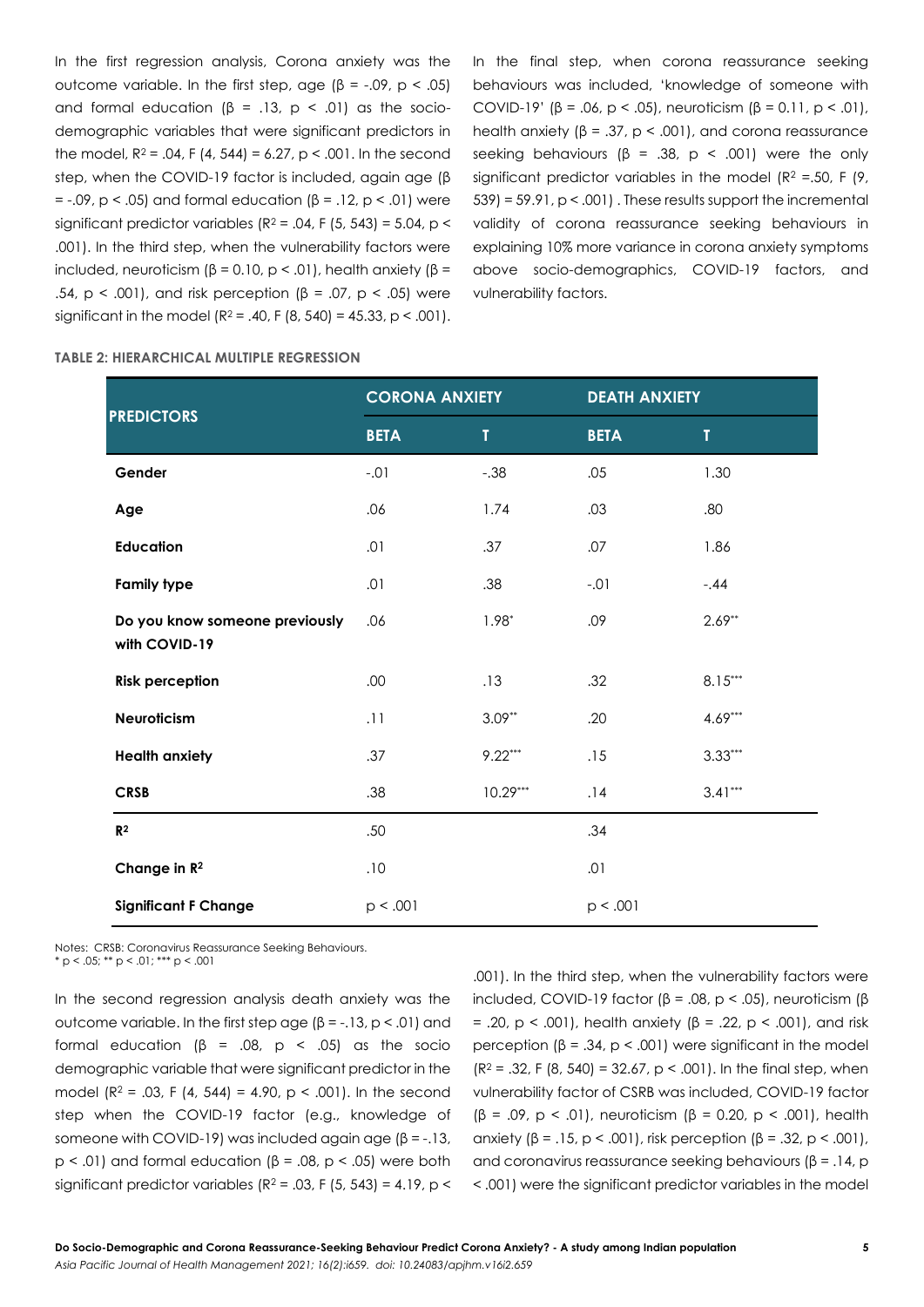$(R^2 = 0.34, F (9, 539) = 30.90, p < 0.001$ . These results modestly support the incremental validity of corona reassurance seeking behaviours in explaining 1.4% more variance in

death anxiety symptoms above socio-demographics, COVID-19 factors, and vulnerability factors.

## **FIGURE 1: EFFECT OF PREDICTORS ON OUTCOME VARIABLES**



Notes: CRSB: Coronavirus Reassurance Seeking Behaviours.

\* p < .01; \*\* p < .001. Only significant coefficients are shown.

# **DISCUSSION**

The purpose of the study was to find the predictors of corona anxiety and death anxiety during the COVID-19 pandemic in India. The result of two multiple regression analyses suggests that Corona reassurance-seeking behaviours, health anxiety, and neuroticism are the common predictors of corona anxiety and death anxiety during the COVID-19 pandemic in India. From the independent sample t-test it is clear that the level of CAS among women respondents are higher than the male respondents during the COVID-19 pandemic, which is supported by previous studies [23–26]. Younger and less educated group of participants are experiencing higher anxiety, which is also supported by the previous work of Taylor et al. [25]

Health anxiety is a function of how likely and how severe society perceives the illness. [27] This study is unique in its finding that the health-related anxiety concern during the pandemic and neuroticism are significant predictors of both Corona anxiety and death anxiety, which is alien based on the previous research findings. [24,28] First used in this pandemic, the Corona reassurance-seeking behaviour was a significant predictor of Corona anxiety and death

anxiety among Indian respondents, which contradicts the result of Lee et al. [5,25] studied in western settings.

Next, in the current study, participants' risk perception towards COVID-19 predicts the participants' death anxiety but not corona anxiety. People overestimate the risk of adverse outcomes due to excessive emotional stress. To our knowledge, this was the first time the risk perception scale of Dryhurst et al. was tested among Indian participants and found as a reliable measure of risk perception during the COVID-19 pandemic.

Past research and media reports show that old age increases the COVID-19 related infection and mortality rate. In our study, the younger participants have higher COVID-19 general anxiety and death anxiety than the older respondents, supported by an Iranian research. [29] The implication of the findings of this study is that the policy makers may plan effective proactive measures to mitigate the anxiety, mental, and emotional stress among Indian population during pandemic situations.

Few limitations need to be considered before interpreting the result. Before interpreting the results, we must consider the limitations. First, these data are cross-sectional and solely based on the self-reported online responses, which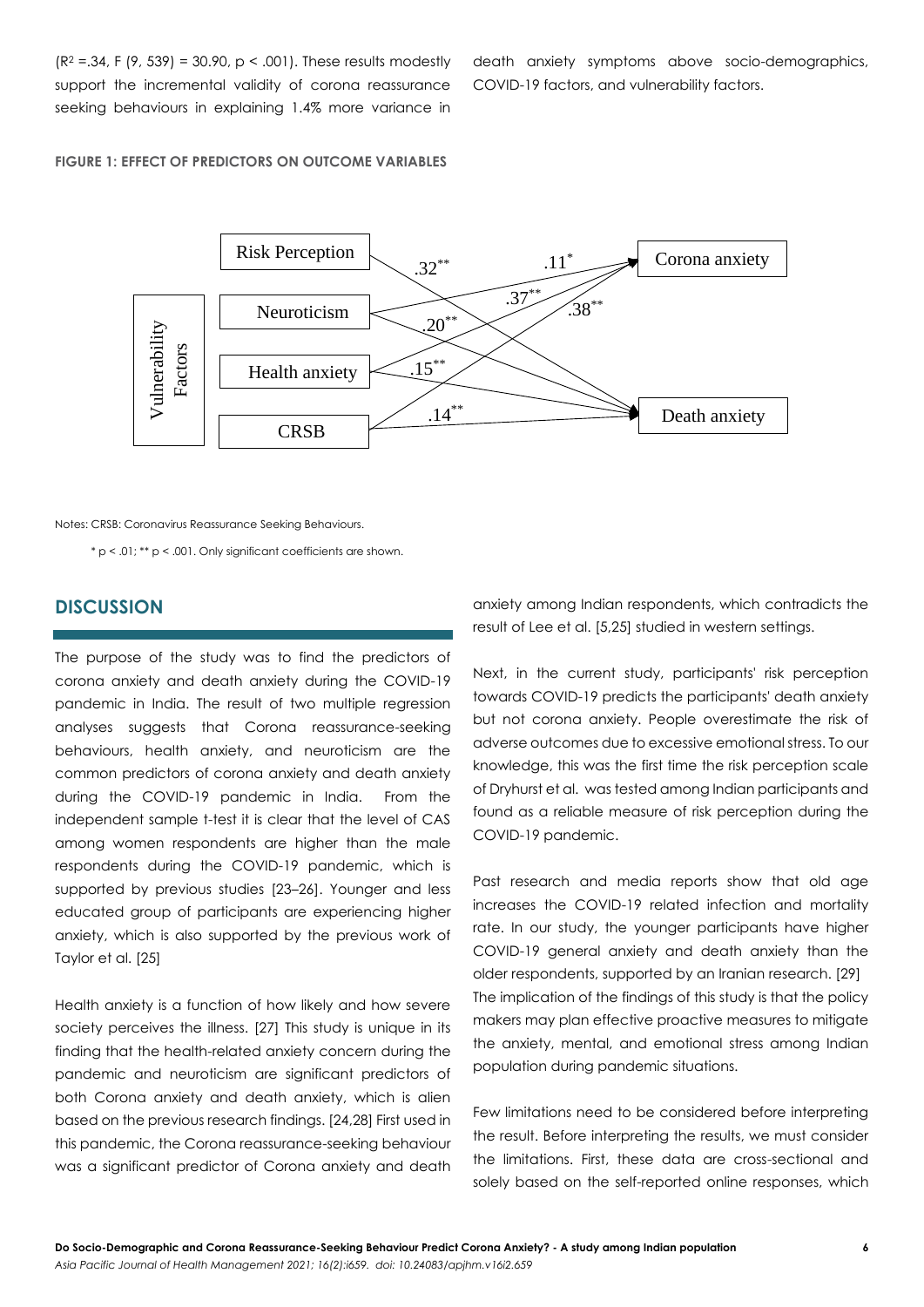may not be free from the socially desirable responses. Future research may work on longitudinal data related to a pandemic to understand corona anxiety and death anxiety. Second, we used convenience sampling for data collection due to the ongoing pandemic situation. Therefore, replication and extension of this research may overcome by using a more diverse sample. Third, we have studied the health anxiety of the participants without knowing their previous long-term health issues. The participant's pre-COVID-19 health issues may influence their health anxiety responses.

## **CONCLUSIONS**

This study used corona reassurance-seeking behaviours by Lee et al. [5] and risk perception in India's collectivistic culture. In a collectivistic society, group harmony and group relationship play a significant role in social interactions. Future research should examine whether culture plays a role in responding to a pandemic. This study is unique in the Indian context to explore the incremental validity analysis of the corona reassurance-seeking behaviours construct developed and validated in the United States of America. The study provides significant findings which can be used by policy makes and healthcare providers to plan effective measures to address people's psychological aspects during a pandemic.

#### **References**

- 1. Dryhurst S, Schneider CR, Kerr J, Freeman ALJ, Recchia G, van der Bles AM, Spiegelhalter D, van der Linden S. Risk perceptions of COVID-19 around the world. J Risk Res. 2020;1–13.
- 2. Harper CA, Satchell LP, Fido D, Latzman RD, Functional Fear Predicts Public Health Compliance in the COVID-19 Pandemic. Int J Ment Health Addict [Internet]. 2020 [cited 2020 Aug 3]; Available from: <http://link.springer.com/10.1007/s11469-020-00281-5>
- 3. Ornell F, Schuch JB, Sordi AO, Kessler FHP. "Pandemic fear" and COVID-19: mental health burden and strategies. Braz J Psychiatry. 2020;42(3):232–5.
- 4. Asmundson GJG, Taylor S. Coronaphobia: Fear and the 2019-nCoV outbreak. J Anxiety Disord. 2020;70:102196.
- 5. Lee SA, Jobe MC, Mathis AA, Gibbons JA. Incremental validity of coronaphobia: Coronavirus anxiety explains depression, generalized anxiety, and death anxiety. J Anxiety Disord. 2020;74:102268.
- 6. Lee SA. Coronavirus Anxiety Scale: A brief mental health screener for COVID-19 related anxiety. Death Stud. 2020;44(7):393–401.
- 7. Wang C, Pan R, Wan X, Tan Y, Xu L, McIntyre RS, Choo FN, Tran B, Ho R, Sharma VK, Ho C. A longitudinal study on the mental health of general population during the COVID-19 epidemic in China. Brain Behav Immun. 2020;87:40.
- 8. Shanahan L, Steinhoff A, Bechtiger L, Murray AL, Nivette A, Hepp U, Ribeaud D, Eisner M. Emotional distress in young adults during the COVID-19 pandemic: evidence of risk and resilience from a longitudinal cohort study. Psychol Med. 2020;1–10.
- 9. Aslam F, Awan TM, Syed JH, Kashif A, Parveen M. Sentiments and emotions evoked by news headlines of coronavirus disease (COVID-19) outbreak. Humanit Soc Sci Commun. 2020;9.
- 10. Taylor S. The psychology of pandemics: Preparing for the next global outbreak of infectious disease. 2019 ed. Newcastle upon Tyne: Cambridge Scholars Publishing; 2019.
- 11. Somma A, Gialdi G, Krueger RF, Markon KE, Frau C, Lovallo S, Fossati A. Dysfunctional personality features, non-scientifically supported causal beliefs, and emotional problems during the first month of the COVID-19 pandemic in Italy. Personal Individ Differ. 2020;165:110139.
- 12. Shanahan L, Steinhoff A, Bechtiger L, Murray AL, Nivette A, Hepp U, Ribeaud D, Eisner M. Emotional distress in young adults during the COVID-19 pandemic: evidence of risk and resilience from a longitudinal cohort study. Psychol Med. 2020;1–10.
- 13. de Zwart O, Veldhuijzen IK, Elam G, Aro AR, Abraham T, Bishop GD, Voeten HACM, Richardus JH, Brug J. Perceived Threat, Risk Perception, and Efficacy Beliefs Related to SARS and Other (Emerging) Infectious Diseases: Results of an International Survey. Int J Behav Med. 2009;16(1):30–40.
- 14. Bults M, Beaujean DJ, de Zwart O, Kok G, van Empelen P, van Steenbergen JE, Richardus JH, Voeten HA. Perceived risk, anxiety, and behavioural responses of the general public during the early phase of the Influenza A (H1N1) pandemic in the Netherlands: